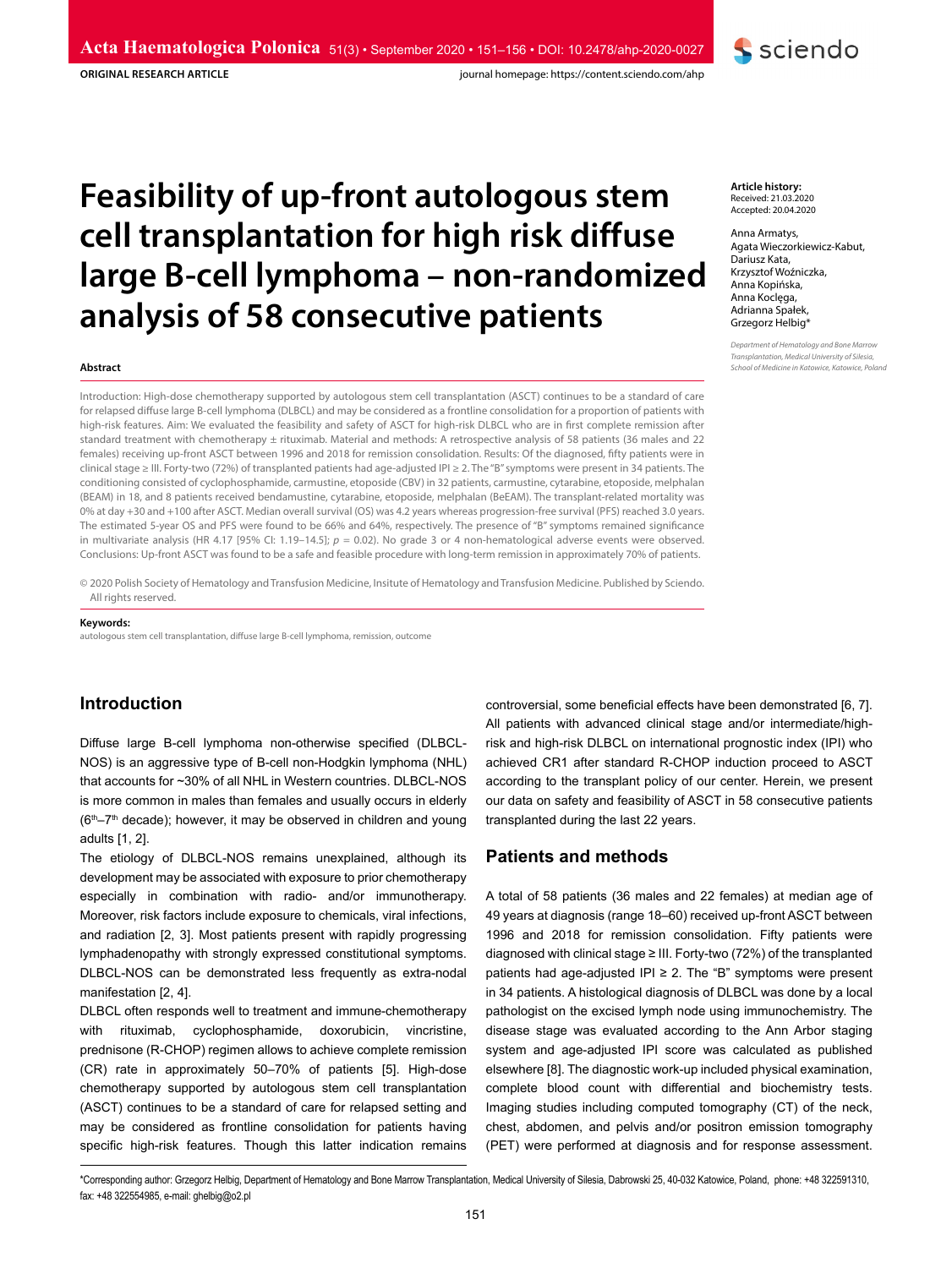Bone marrow biopsy was performed at diagnosis and as needed. Patients were eligible for ASCT if they met the following criteria: (1) first complete remission after conventional immuno-chemotherapy, (2) advanced clinical stage [III/IV] or age-adjusted IPI ≥ 2, (3) Eastern Cooperative Oncology Group performance staus(ECOG) 0–2, (4) age < 60 years, and (5) adequate hepatic, renal, and cardiac function. All patients signed an informed consent. The clinical characteristics of patients are presented in table I.

## **Treatment**

Induction treatment includes R-CHOP regimen (n = 50) or CHOP only  $(n = 8)$  and all patients studied achieved the first CR before ASCT. Fifty patients were transplanted during or after the year 2000. Peripheral blood was the source of stem cells in 50 patients (86%), whereas 8 subjects received bone marrow. The ifosfamide, etoposide, epirubicin (IVE) regimen was used for stem cell mobilization. The granulocyte colony stimulating factor (G-CSF) at 10 mg/kg/day was started from day +5 until the last day of apheresis. At least  $2 \times 10^6$ CD34-positive cells/kg were required for transplant; however, it was not the case in 4 patients. The apheresis product frozen to −180℃, stored, and re-infused after completion of conditioning was processed. The conditioning consisted of cyclophosphamide, carmustine, etoposide (CBV) in 32 patients, carmustine, cytarabine, etoposide,

melphalan (BEAM) in 18, and 8 patients received bendamustine 200 mg/m<sup>2</sup> , cytarabine, etoposide, melphalan (BeEAM).

## **Response criteria**

The response to therapy was evaluated at 3 and 6 months after ASCT and 6 months thereafter using CT ± PET. CR was defined as a disappearance of all disease-related symptoms and measurable lesions. Relapse was defined as enlargement of initial tumor manifestations or occurrence of new lesions during post-ASCT follow-up.

# **Statistical methods**

All calculations were made from the date of transplantation. Comparisons between the variables were carried out by log-rank test. Statistical significance was defined at a *p*-value <0.05. The probability of overall (OS) and progression-free survival (PFS) was calculated according to Kaplan–Meier method. Transplant-related mortality (TRM) was defined as death within 30 days of high-dose therapy and not related to the disease, relapse, and progression. Proportional hazards models (Cox regression) were fitted to investigate the effects of prognostic factors for OS. The following factors were entered in the model (1) patient-related: age, clinical

#### *Table I. Patients' characteristics*

| <b>Parameter</b>                                                                     | $DLBCL (n = 58)$                   |
|--------------------------------------------------------------------------------------|------------------------------------|
| Male/female: no                                                                      | 36/22                              |
| Age at diagnosis (years; median, range)                                              | 49 (18-60)                         |
| Hemoglobin level (g/dL; median, range)                                               | $12.7(7.3-16.0)$                   |
| Platelet count (x10 <sup>9</sup> /L; median, range)                                  | 222 (46-621)                       |
| Leukocyte count (x10 <sup>9</sup> /L; median, range)                                 | $6.9(1.9 - 189.0)$                 |
| Lymphocyte count (x10 <sup>9</sup> /L; median, range)                                | $1.6(0.1 - 140.0)$                 |
| Monocyte count (×10 <sup>9</sup> /L; median, range)                                  | $0.59(0.0-2.0)$                    |
| LDH activity (IU/mL; median, range)                                                  | 223 (116-939)                      |
| B2M concentration (mg/L; median, range)                                              | $2.75(0.88 - 5.31)$                |
| Bone marrow involvement at diagnosis; no, %                                          | 16(28)                             |
| Central nervous system involvement at diagnosis; no, %                               | 1(2)                               |
| Splenomegaly; no, %                                                                  | 14(24)                             |
| Hepatomegaly; no, %                                                                  | 18(31)                             |
| Number of involved nodal areas (median, range)                                       | $3(0-7)$                           |
| Number of involved extra-nodal areas (median, range)                                 | $1(0-5)$                           |
| Clinical stage; no, %<br>Ш<br>Ш<br>IV                                                | 4(7)<br>8(14)<br>12(21)<br>38 (66) |
| Age-adjusted IPI risk; no, %<br>Low<br>Low-intermediate<br>High-intermediate<br>High | 4(7)<br>12(21)<br>40 (69)<br>2(3)  |
| B symptoms; no, %                                                                    | 34 (59)                            |
| Rituximab containing regimen pre-ASCT; no, %                                         | 50 (86)                            |
| Radiotherapy prior ASCT; no, %                                                       | 21(36)                             |

*ASCT – autologous stem cell transplantation; B2M – beta2microglobulin; DLBCL – diffuse large B-cell lymphoma; IPI – international prognostic index; LDH – lactate dehydrogenase*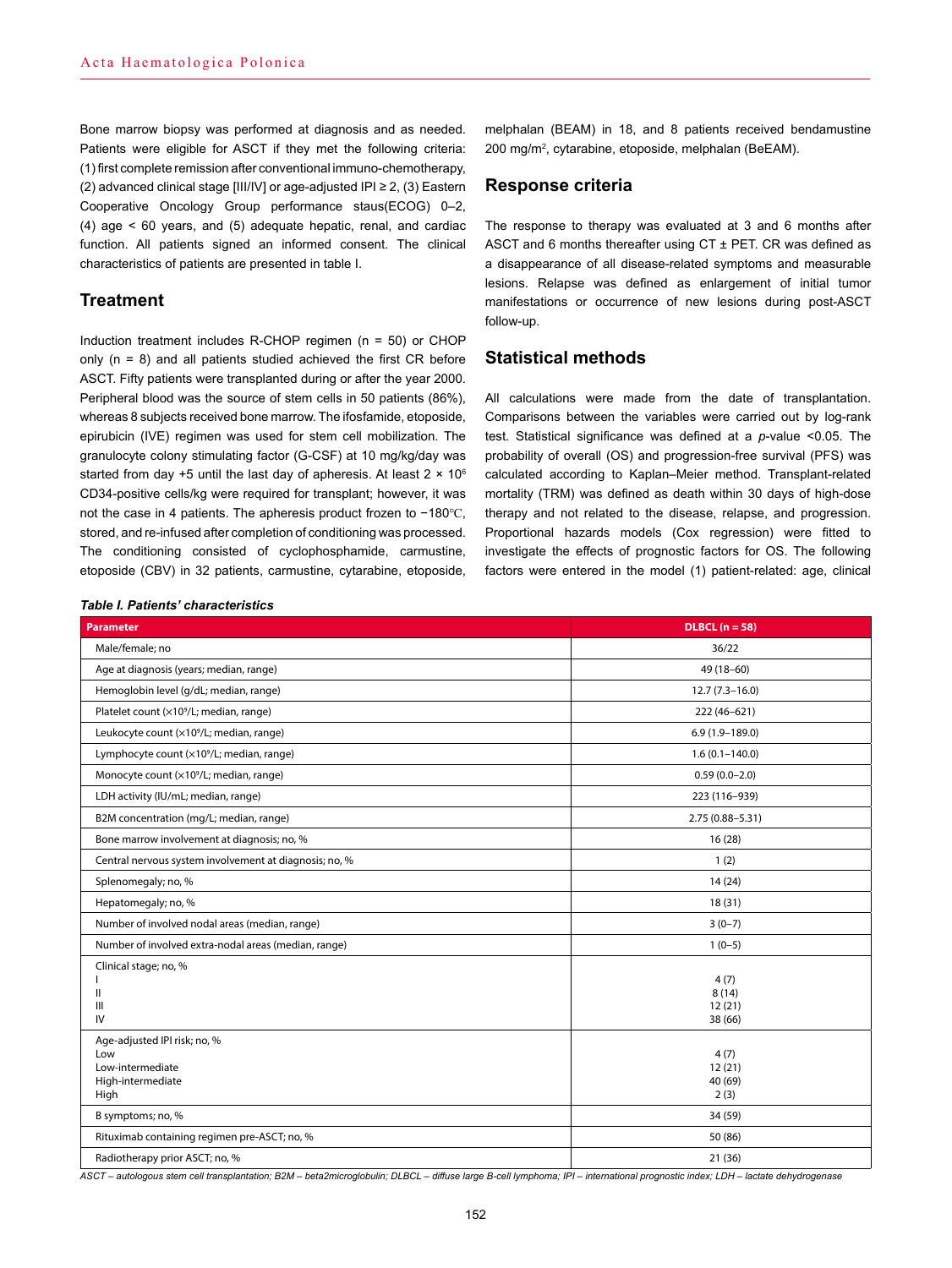stage, age-adjusted IPI, the presence of B symptoms, hepatomegaly, splenomegaly, bone marrow involvement, blood parameters, use of rituximab, and radiotherapy; and (2) transplant-related: type of conditioning and date of transplant. All computations were performed with StatSoft Poland analysis software (version 12.0).

# **Results**

### *Cell dose and engraftment*

The median number of transplanted CD34-positive cells was 4.2 × 10<sup>6</sup> /kg (range 1.3–39.2). All patients engrafted. The median time to neutrophil recovery was 12 days (range 8–18) and platelet count > 20 × 10<sup>9</sup> /l occurred after median of 13 days (range 5–107).

#### *Adverse events*

The most common complaints included mucositis, diarrhea, and infections of the upper respiratory tract. None of the patients had bacteremia within the first 100 days after ASCT. Grade 3 or 4 nonhematological adverse events were not observed. All patients required G-CSF support during early post-transplant period.

### *Outcome and prognostic factors*

The TRM was 0% at day +30 and +100 after ASCT. Median OS was 4.2 years (range 0.04–21.7), whereas PFS reached 3.0 years (range 0.04–17.8). The estimated 5-year OS and PFS were found to be 66% and 64%, respectively (Fig. 1 and 2). A 5-year OS did not differ



*Fig. 1. OS for DLBCL after ASCT*



*Fig. 2. PFS for DLBCL after ASCT*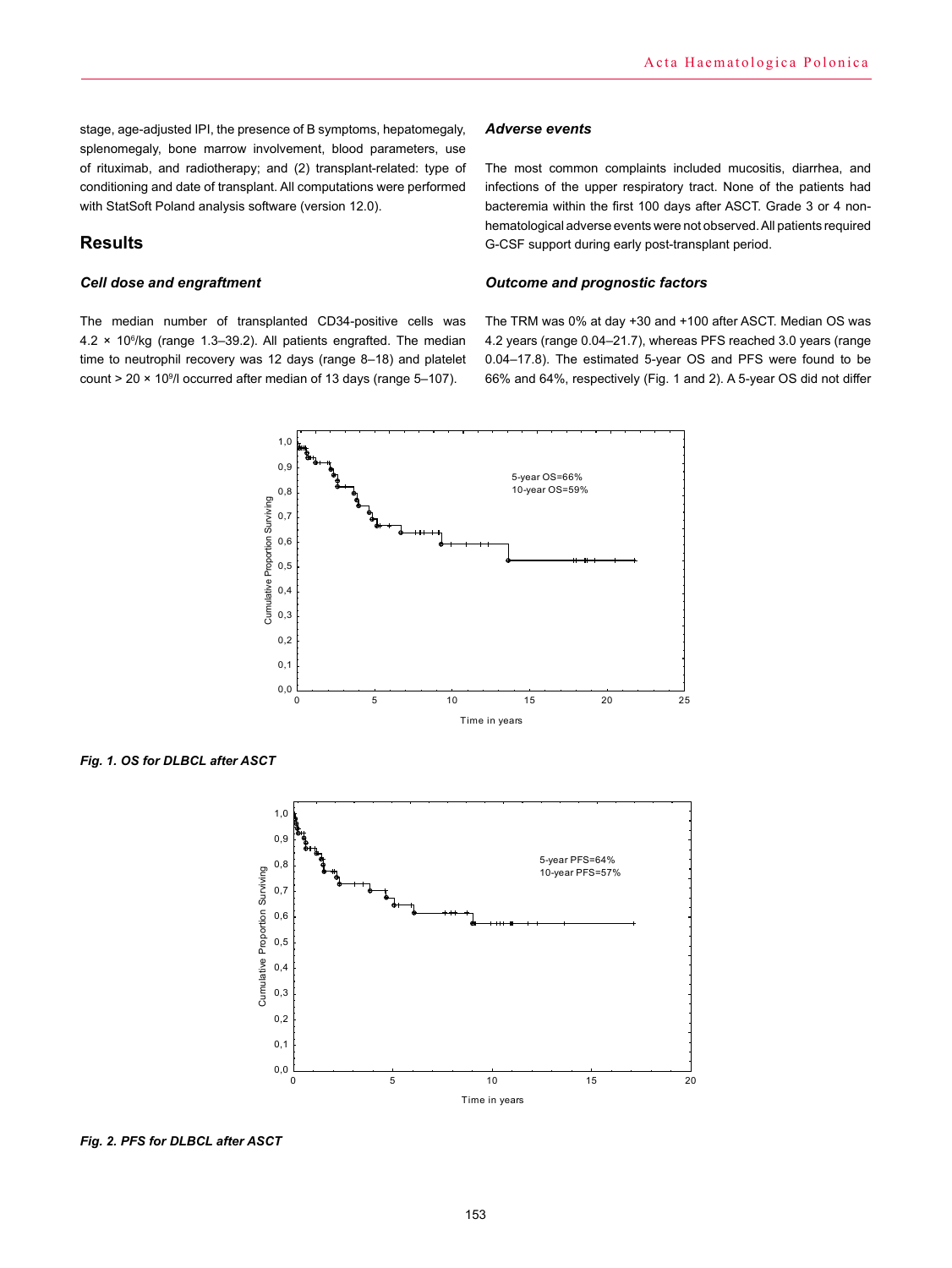depending on the type of conditioning and was as follows: 45% vs. 73% vs 100% for CBV, BEAM, and BeEAM, respectively (*p* = 0.26). In univariate analysis bone marrow involvement, advanced clinical stage and the presence of "B" symptoms were found to influence OS; however, only "B" symptoms remained significant in multivariate analysis (HR 4.17 [95% CI: 1.19–14.5]; *p* = 0.02) (Fig. 3). At the last contact, 41 (71%) patients are alive due to CR, 16 patients died of disease progression with subsequent chemotherapy resistance. One patient is alive being on salvage chemotherapy.

## **Discussion**

High-dose chemotherapy followed by ASCT remains a standard therapeutic approach for relapsed/refractory chemo-sensitive DLBCL. An advantage of ASCT over non-rituximab conventional chemotherapy was demonstrated decades ago by PARMA study showing a significant 5-year OS benefit for transplanted patients when compared to those on chemotherapy only (53% vs. 32%,  $p = 0.038$ ) [9]. The addition of rituximab to standard CHOP regimen was associated with substantial improvement of patients' outcomes. Several randomized trials showed improved progression-free and overall survivals in DLBCL patients treated with R-CHOP [10, 11, 12]. It was speculated that DLBCL may benefit from more intensive induction regimens, e.g. dose-adjusted etoposide, prednisone, vincristine, cyclophosphamide, doxorubicin, and rituximab (DA-EPOCH-R) when compared to R-CHOP; however, such difference in PFS/OS was not demonstrated. Moreover, DA-EPOCH-R was found to be more toxic [13]. Nevertheless, even in the rituximab era, the survival rates of patients being classified in high or intermediate IPI risk groups remained unsatisfactory [14]. In this context, ASCT as remission consolidation should be taken under consideration but its long-term benefit is to be elucidated. The potential advantage of ASCT as a front-line treatment for high-intermediate and high-risk patients on the IPI with aggressive NHL was studied in 397 patients who received  $R \pm CHOP$  regimen as induction. After achieving

a response, patients were randomized between ASCT (n = 125) and 3 additional cycles of chemotherapy (n = 128). A 2-year PFS was significantly better for transplant cohort when compared to nontransplant group, 69% and 56%, respectively  $(p = 0.005)$ , whereas OS was comparable (74% vs.71%). The results were even more encouraging for those at high-risk category [7]. The Italian Study Group enrolled 412 DLBCL patients with high-risk age-adjusted IPI. Two induction regimens were used before ASCT: 4 × R-CHOP14 and 4 × R-MegaCHOP14. This treatment was followed by highdose chemotherapy with rituximab, cytarabine, mitoxantrone, and dexamethasone. BEAM conditioning was given prior to transplant. The patients in non-transplant arm received 8 × R-CHOP14 and 6 × R-MegaCHOP14. It was demonstrated that patients randomized to transplant arm had better 3-year PFS compared to the non-transplant group:  $70\%$  vs.  $59\%$ ;  $p = 0.01$ . No difference in 3-year PFS was observed between induction arms (R-CHOP14 vs. R-Mega-CHOP14). OS was comparable between transplant and non-transplant group. The risk of relapse was significantly reduced in ASCT group [15]. It appears that ASCT as up-front treatment in low-risk DLBCL improves PFS and reduces relapse risk but does not have an impact on OS, and these findings were also confirmed by other study groups [16, 17]. In contrast, a Chinese study showed that patients who received up-front ASCT fared much better than the non-transplant group in terms of not only PFS but also OS [18]. Apart from the fact that our study was non-randomized with limited number of included patients, the post-transplant outcomes were comparable with data published elsewhere [7, 15–18]. The role of upfront ASCT for DLBCL has been recently discussed in metaanalysis. The authors analyzed 4 studies with 1,173 patients and compared conventional chemotherapy with rituximab vs chemotherapy with rituximab and ASCT demonstrating no difference between two arms [19]. Some studies have evaluated the consolidative role of ASCT in DLBCL of particular high-risk groups defined by the presence of dual translocations (double hit lymphomas-DHL) or dual protein-overexpression of *MYC* and *BCL6* (or *BCL2*) (double



*Fig. 3. Survival curves depending on the presence of B symptoms*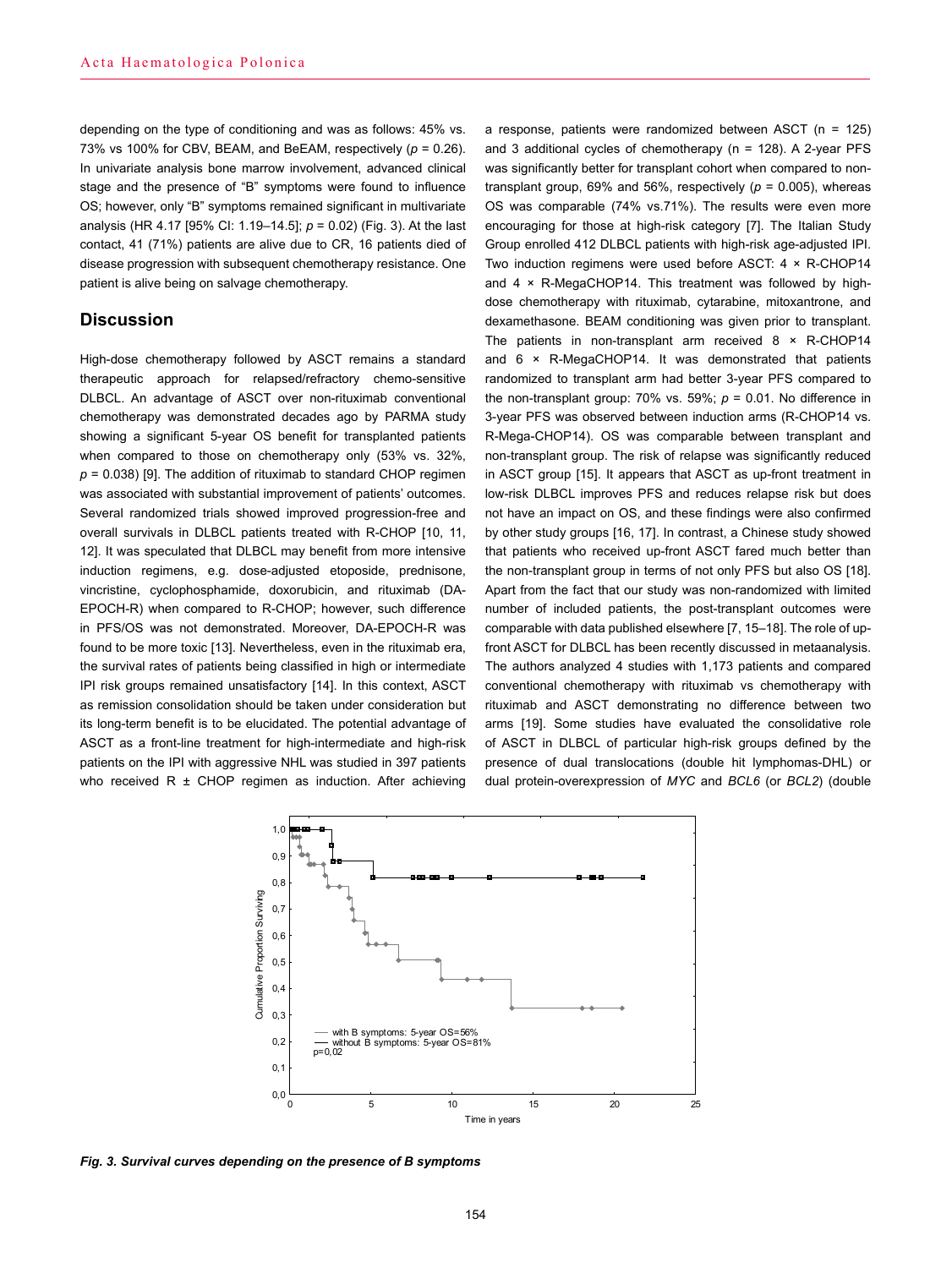protein-expressing lymphoma – DPL). With a median follow-up of 127 months, there was a tendency toward better outcomes after ASCT for patients with DPL, but not with DHL [20]. No significant benefit of ASCT in the first CR for DHL was demonstrated by others too [21, 22].

Conditioning regimen and its impact on post-transplant outcome is of interest. The role of preparative regimen was analyzed in a large study of Spanish Cooperative Group. Briefly, two pre-transplant regimens were compared: chemotherapy only (BEAM, BEAC, CBV) vs. radiochemotherapy (cyclophosphamide with total body irradiation; [Cy/TBI]). A significant advantage of chemotherapy-based conditioning over Cy/TBI in terms of OS/RFS was demonstrated. After a median followup of 28 months, OS at 8 years was significantly more favorable for patients treated with BEAM/BEAC vs. CBV [23]. Compared to BEAM, CBV regimen was associated with higher mortality in DLBCL patients [24]. In our study, the type of preparative regimen had no impact on post-transplant outcome; however, all patients on BeEAM are alive during the last follow-up. The latter finding requires further studies with larger patient population. Some prior studies have demonstrated the feasibility and efficacy of this conditioning for patients with aggressive lymphomas [25].

Several other factors may have an impact on post-transplant OS in DLBCL patients in remission. Bone marrow (BM) involvement, advanced clinical stage, and the presence of "B" symptoms influenced survival in univariate analysis of patients from our study; however, only "B" symptoms remained significant in multivariate analysis. It was found that bone marrow involvement is a strong adverse factor influencing OS/PFS in patients with DLBCL regardless of the type of therapy (induction immunochemotherapy with or without subsequent ASCT). A 3-year PFS and OS were significantly ineffective in BMpositive vs BM-negative patients (46% vs. 73% and 65% vs. 83%, respectively) [26]. There was a tendency toward better outcome in BMnegative vs BM-positive patients in our study (79% vs. 50% at 5 years;  $p = 0.06$ ). A multivariate analysis performed by the Chinese Study Group revealed that the none-germinal center B cell (non-GCB) and IPI 3-5 negatively influenced OS [18]. Unfortunately, data on the cell of origin subtype were not available for our patients.

#### **References**

- [1] Martelli M, Ferreri AJ, Agostinelli C, Di Rocco A, Pfreundschuh M, Pileriet SA. Diffuse large B-cell lymphoma. Crit Rev Oncol Hematol 2013;87:146–71.
- [2] Friedberg JW, Fisher RI. Diffuse large B-cell lymphoma. Hematol Oncol Clin North Am 2008;22:941–52.
- [3] Flowers CR, Skibola CF. Identifying risk factors for B-cell lymphoma. Blood 2016;127:10–1.
- [4] El-Galaly TC, Villa D, Alzahrani M, et al. Outcome prediction by extranodal involvement, IPI, R-IPI, and NCCN-IPI in the PET/CT and rituximab era: A Danish-Canadian study of 443 patients with diffuselarge B-cell lymphoma. Am J Hematol 2015;90:1041–6.
- [5] Cunningham D, Hawkes EA, Jack A, et al. Rituximab plus cyclophosphamide, doxorubicin, vincristine, and prednisolone in patients with newly diagnosed diffuse large B-cell non-Hodgkin

It should be noted that ASCT as a frontline treatment in patients with DLBCL in CR1 remained an extremely safe procedure. All side effects were mild and easily manageable. No death was observed in the first 100 days after procedure; however, all patients were <60 years. The present study had many limitations. First, it was a non-randomized study and the number of treated patients was relatively small. Second, the data on the cell of origin subtype were not available and longer follow-up would be advisable.

## **Conclusions**

In approximately 70% of transplanted patients, up-front ASCT was found to be a safe and feasible procedure having long-term efficacy.

## *Authors' contributions*

AA, GH – equally contributed in this paper, performed statistics, wrote a manuscript, collected data, critically reviewed. AWK, DK, KW, AK, AK, AS – collected data, post-transplant care, critically reviewed the manuscript.

### *Conflict of interest*

GH has received a speaker honorarium from Novartis. All other authors declare no conflict of interest.

## *Financial support*

Not applicable.

#### *Ethics*

The work described in this article has been carried out in accordance with The Code of Ethics of the World Medical Association (Declaration of Helsinki) for experiments involving humans; EU Directive 2010/63/ EU for animal experiments; Uniform requirements for manuscripts submitted to biomedical journals.

lymphoma: a phase 3 comparison of dose intensification with 14-day versus 21-day cycles. Lancet 2013;381:1817–26.

- [6] Nikolaenko L, Herrera AF. The role of autologous stem cell transplantation in diffuse large B‐cell lymphoma. Adv Cell Gene Ther 2019;2:e33.
- [7] Stiff PJ, Unger JM, Cook JR, et al. Autologous transplantation as consolidation for aggressive non-Hodgkin's lymphoma. N Engl J Med 2013;369:1681–90.
- [8] The International Non-Hodgkin's Lymphoma Prognostic Factors Project. A predictive model for aggressive non-Hodgkin's lymphoma. N Engl J Med 1993;329:987–94.
- [9] Philip T, Guglielmi C, Hagenbeek A, et al. Autologous bone marrow transplantation as compared with salvage chemotherapy in relapses of chemotherapy-sensitive non-Hodgkin's lymphoma. N Engl J Med 1995;333:1540–5.